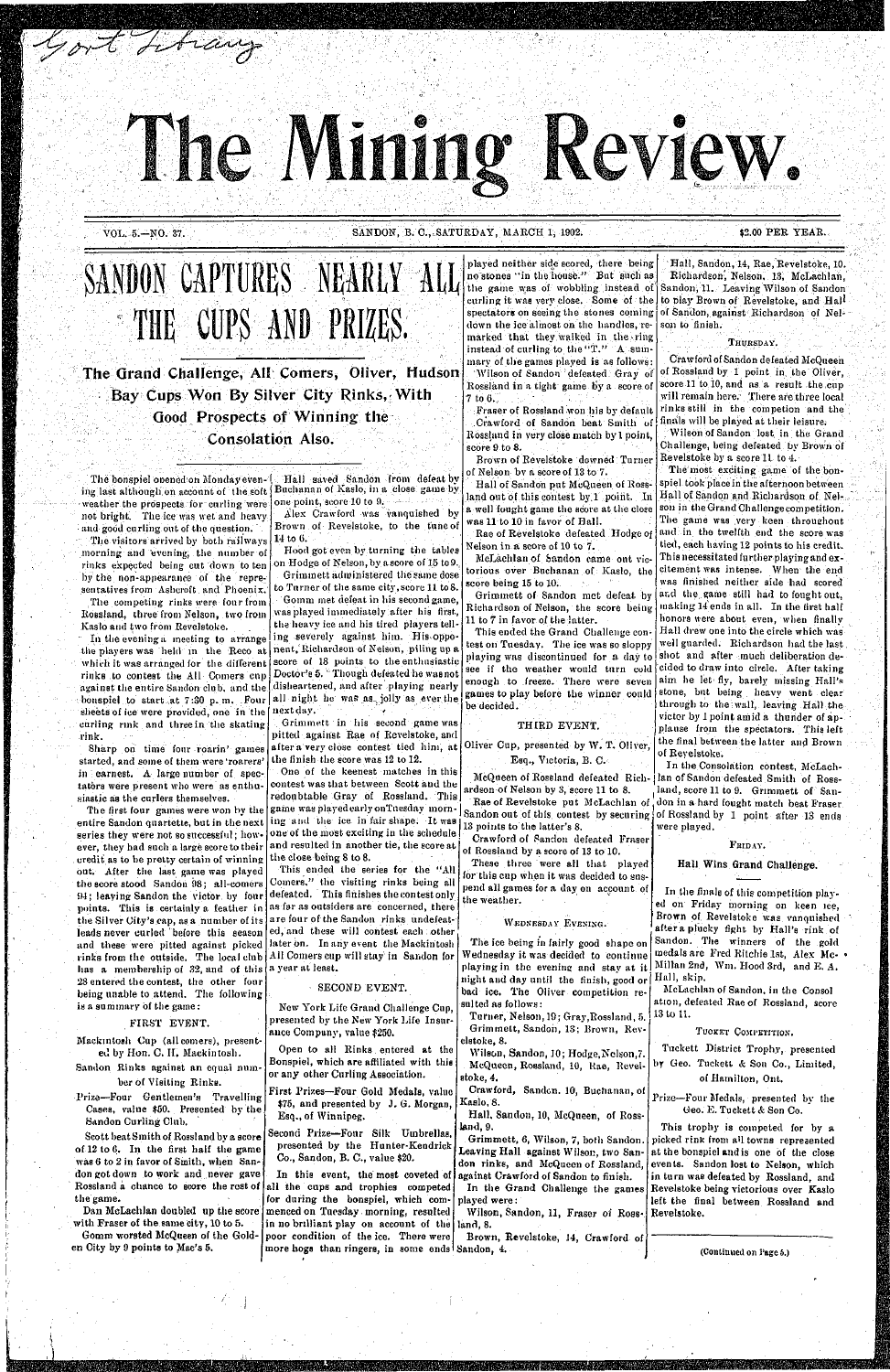THE MINING REVIEW-SATURDAY, MARCH I, 1902.

# The Mining Review.

SATURDAY, MARCH J, 1902.

#### DUTIES.

Sometimes the weight goes up that way when taking Scott's Emulsion. Seven pounds of new, healthy flesh from a one pound bottle of Scott's Emulsion is on record.

Scott's Emulsion brings everything to its aid ; good appetite, strong digestion, rich blood, new body strength, and above all the power to get all the good out of ordinary food.

For those who are in need of more flesh there is nothingbetter. Thin folks—try it! We'll send you a little to try, if you like. SCOTT & BOWNE, Chemists, .Toronto.

## SEVEN TO ONE

Notice is hereby given that I intend to apply at the next sitting- of the board of license commissioners for the City of Sandon, to be held after the expiration of thirty days from the date hereof, for a transfer of the retail liquor license now held by me for the Star Hotel, situate on Reco Avenue, in the City of Sandon, on block 4, West Kootenay district, to Michael Kirlin, of the City of Kaslo. ARCHIE FULMORE.<br>Dated this 15th day of January, 1902.

anarchy to advocate municipal ownership of water and light." Annanias again; the Mining Review never said so. It said: Let the municipalities own all the water and light plants they want, but let them build or buy them, never get them by theft.

> A jichlady cured of her Deafness and Noises in the Head by Dr. Nicholson's Artificial Ear<br>Drums, gave \$10,000 to his Institute, so that deaf people unable to procure the Ear Drums<br>may have them free. Address No. 14525, the<br>Nicholson Institute, 780, Eighth Avenue, New<br>York, U. S. A.

We understand it is the intention of the meeting of the Associated Boards of Trade to be held at Kaslo this week and longer of necessary, to pass strong resolutions in favor of a protective .tariff on lead and lead products. Although a Conservative, the Editor of this paper has never favored high tariffs as an abstract principle; but ciecumstances alter all cases. Our lead producers are shut out of the American markets by a duty of 2 1-8 cents a pound . on crossing the border. But for that duty they could get 3 1-2 cents a pound for raw lead from the American Trust, the same as.the American producers are getting. If they had access to that market they could easily operate all tlie mines, pay the government tax and the wages the men want without complaint; but they can't. If they then cannot reach the American market, what reason is there why they should not have control of their own? . There is not a day passing in Canada that lead in some form or than regular wages, McAdams is again in Canada that lead m some form or other—as pig, shot, manufactured for paints, &c., &c., is not coming into Canada from the States or other countries. Why we ask should this be allowed when our mines are shut up for the want of a market?

It is amusing to the public to see the clashing of arms now on between the two Nelson daily papers, over the Crow's Nest coal and the C. P. R. The Miner, it is generally understood, was bought, at the recent sale, to serve the Crow's Nest Coal Co. and Jim Hill's interests, and it has long since been known the Tribune is under the plastic hand of the C. P. R. Houston does not hesitate to acknowledge that as a business venture theTribune is losing money heavily, so the overdraft is being met, it is believed by most people, by the C.P.R. Each one, then has to serve his master, to abuse the other; and public interests must suffer between them The people of Nelson must feel they are suffering for the want of an independent

#### **NOTICE.**

Joe Martin, tho noted leader of the Liberal party, got a black eye in a hotel at Vancouver the other day. Joe gets one of these every few days, which helps out his pugnacity more than a little.

#### Wanted—A Husband.

Handsome American lady, independently rich, wants a good, honest husband. Address, Eric., 193 Washington street, Chicago, 111.

#### To the Deaf.

#### Farmers' Names Wanted.

Send us the names and postoffice addresses of<br>ELEVEN FARMERS who have land to elear or<br>who use a STUMP PULLER, and we will mail.<br>FREE to your address, a copy of our STORIES.<br>of the GREAT NORTHWEST, now going to<br>press. Writ

his hands on it. In sneaking of the rumpus at the Reco mine the other day he said, "Rose, the man in question, has long been 'scabbing." If by "scabbing" refusing to join the union is paper. meant, Rose pleads guilty; but if the imputation is that Rose works for less & • *° ' °*  a liar. Rose never worked in the Slocan for less than \$3.25 a day, and generally for more than that, so we are credibly informed. Who then is the scab, Rose or his traducer?

The Bluestreak says: "According to the Mining Review, it is red handed

An advanced tariff will shut out all foreign products, and give our people a chance to supply home demands. With a refinery, which we will soon have, we can at once supply the pig for which our people in B..C., who require it, are now paying 8 cents. With inexpensive additions to the refinery, our paint manufacturers can be supplied at reasonable figures, certainly lower than those quoted by the American producers, who have to pay 4 cents to the trust for the raw.material. With other inexpensive works again our people should be able to supply piping not only for home consumption, but for export as well. It appears to us that when Canadian manufacturers can buy the raw product at a little more than half what their American competitors have to pay, they should be able to compete with them in any outside market reached by American products. This at least seems reasonable to us. It is only  $12$  years since the 17 1-2 per cent protection given to Canadian agricultural implementmanufuctnrers began to be felt, and today they are able to compete with any and all American competitors in Australia, South America and leven England herself. This can be repeated in lead manufactures, if we could only induce the Federal government to give lead men like protection.

## Hoetey at Rossland.

Whenever McAdams can by hook or by crook sieze an opportunity to cater to the worst blood of humanity for idolising himself (hat class, he lays



Life is a duel in the dark with

disease. One false step, one' mistake, and the attack comes swift and sudden. The mistake which commonly opens the way for an attack by disease is neglect of the symptoms of stomach trouble. When eating is followed by undue fullness, belchings, sour or bitter risings, etc., disease is attacking the stomach.

The best way to frustrate such an attack is to use Dr. Pierce's Golden Medical Discovery. It cures diseases of the stomach and other organs of digestion and nutrition, and makes the body strong and healthy.

.<sup>1</sup> was saffering very much with my head and<br>stomach," writes Mrs. W. C. Gill, of Weldon-<br>Shelby Co., Ala., "head was so dizzy when I<br>would raise up in hed would fall right back.<br>Could eat but very little, in fact scarce

Dr. Pierce's Medical Adviser is sent *free* on receipt of stamps to pay expense of customs and mailing *only.* Send 31 one-cent stamps for the paper covered book, or 50 stamps for the cloth-bound. Address Dr. R. V. Pierce, Buffalo, N. Y.

The Nelson Miner throws its hat in the air because the Nelson team beat the Sandons at Rossland on Saturday in a score of 4 to 2, as the referoe has it, and not 5 to 2 as the Miner.puts it.

There were five teams in the contest —Rossland, Trail, Nelson, Phoenix and (Sandon. Rossland first beat Trail 9 to 3; Nelson next defeated Rossland 7 to 1; Sandon then defeated Phoenix 8 to 4, though some of the "Phoenicians" were old eastern players. In the last struggleNelson beat Sandon 4 to 2. -, It must he here stated some of Nelson's men were old eastern players, while not more than two of Sandon's ever played a niatch outside of Kootenay, and all but two of the number were in the juniors till this year. It may further be noted that all Sandon's best, last year's juniors were not in the contest either. Besides this, man for man, the Nelsons were 30 lbs. the heavier men. The heaviest man, or rather boy, for several of the kids not over 17 years of age, is but 100 lbs., while several of Nelsons were nearly 200 lbs. In the first half the contest was a tie—I to 1, but weight and durability, and not science won 3 to 1 for the second half. We believe yet that if all Sandon's best kids were together, they could defeat the giants of Nelson and pull those hats out of the air.

#### Engineers, Firemen, Machinists

and electricians send for 40-page, pamphlet containing, questions asked by examining board of engineers to obtain Engineers' license, address Geo. A-. Zeller, publisher, 18 S 4th st., St. Louis, Mo., U.'S. A.



Pacific Railway, for Boundary Creek points.<br>Councets at Myer's Fulls with stage daily for Republic. Butfett service on trains between Spokane and Nelson.

|        | Effective November 10th, 1901. |                     |  |
|--------|--------------------------------|---------------------|--|
| LEAVE. | Day Train, ARRIVE              |                     |  |
|        |                                |                     |  |
|        |                                |                     |  |
|        |                                |                     |  |
|        | H. A. JACESON, G. P. & T. A.,  |                     |  |
|        | Spokane, Wesh.                 |                     |  |
|        | G. K. TACKABURY,               |                     |  |
|        |                                | Agent, Nelson, B.C. |  |
|        |                                |                     |  |

Try Lethbridge Coal, then you willhave the best and cheapest. This coal will make the hottest and brightest fires, besides it is earily handled, as it is very clean. We have it Tor all kindsof grate.

There was no *K. &.* S. train from here to Kaslo oh Monday or from Kaslo to Sandon on Tuesday: The cause of this was as the engine was going up to Cody on Monday it left the rails just,after it had crossed the Last Chance trestle. Noharm. was done beyond interrupting the service and another engine was sent up to help the disabled one the following, dav.

# COAL! **Everybody Wants** the Best Coal.



**4: All Sexual Weakness, all effects of abuse**<br>forms of Sexual Weakness, all effects of abuse<br>or excess, Mental Worry, Excessive use of Tobacco, Opium or Stimulants. Mailed on receipt of price, one package \$1, six, \$5. One will please, six will cure. Pamphlets free to any address. The Wood Company, Windsor, Ont.

Wood's Phosphodiue is sold iu Sandon by E. F. MeQeen and *h\* J. Donaldson, Druggists.

*ismmsmimaK mmmsmmmmmiemmmmmmmmmmm*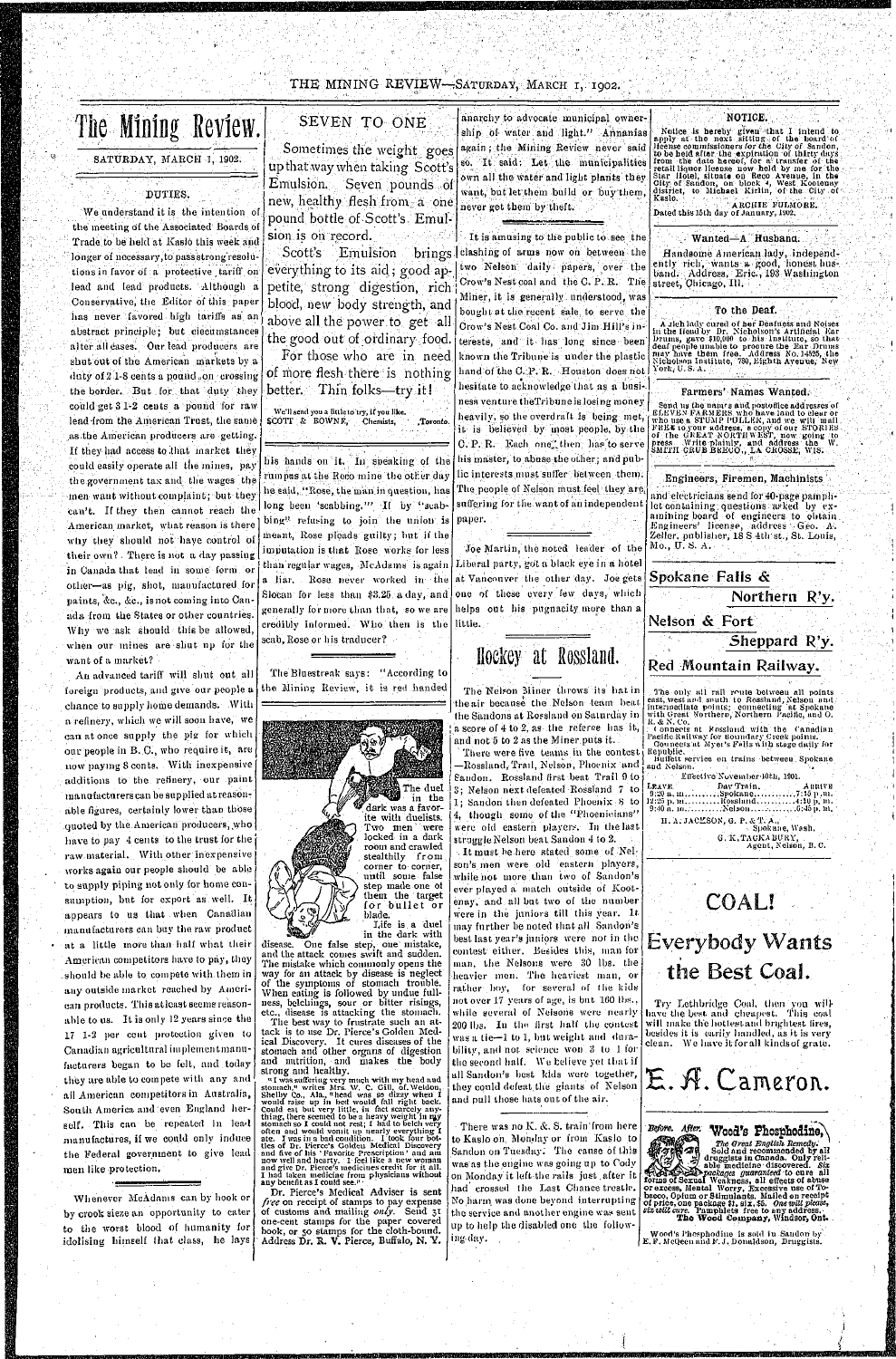#### THE MINING REVIEW-SATURDAY, MARCH I, 1902.

#### Save the Timber.

 $\sim$ 

If care be not exercised in the preservation of our timber supplies, timbering will be ere long a matter of serious moment to the mines of the Slocan. So far most of the mines have been able to meet their requirements from the hills adjacent to the mines; but this supply is becoming depleted ; and forest fires have played such havoc with the woods in general that suitable timber in the country is becoming scarce. Should present cramping conditions, even of lesser form, continue to harrass operations, and with timber as expensive • as it will be when brought in by train, mining operations will become well night out of the question.

The government must adopt more precautionary measures against bush fires, so that the little timber now available may be preserved, and that the soft undergrowth may be preserved, so as to stave off the evil day as long as possible.

# **The Canadian Northwest**  MESTEAD ASHINOLA! **REGULATIONS.**

#### More Companies in Trouble.

Charles Dore Toista Atkinson, of 197 Cornwall street, Victoria, has entered suit against the following companies for non-compliance with the Companies Act in failing to deposit the names of directors, etc., with the registrar of joint stock companies, and other alleged contraventions: Byron N. White Company, Limited, of Sandon; Braden Brothers, and E. J. Matthews, constituting Lucky Jim Mines, of Kaslo; the Nelson and Fort Sheppard Railway Company; the Jackson Mines, Limited, of Kaslo; the Great Northern Railway Company, having its head office in this province in the city of New Westminster; Washington Mining Company, Limited, of Kaslo; Payne Mining Company, Limited, of Sandon; Whitewater Mines, Limited, of Kaslo; the Idaho Mines, Limited, of Rossland; the Old National Bank, of Rossland, and the Red Mountain Railway Company, of Rossland.

The Ottawa Deal Goes Throngh.

were informed on Wednesday that the

money was in the bank to cover the option held on that property by Pittsburg capitalists, associated with W. D. Wrighter, of Spokane. When here a month ago Messrs. Coleman andWrighter secured a 30 day option, which expired last Saturday. The price of the bond is in the -neighborhood of \$45,000 but the particulars will be made known  $\frac{1}{x}$  then the papers are signed. At the and full information respecting the mine things are looking uncommonly well, the paystreak showing 18 inches of shipping ore in the face of the drift. A contraction occurred in the vein a couple of weeks ago, but it has been passed and the vein wonderfully **im**proved.—Slocan Drill.

 $(4)$  If the settler has his permanent residence upon farming land owned by him in the vicinity of his homestead, the requirements of the law as to residence m'p,y be satisfied by residence upon the said land.

The leases and owners of the Ottawa the settler must give six month's notice Should be made at the end of three years, before the Local Agent, Sub-Agent or the Homstead Inspector. Before making application for the patent 'in writing to the Commissioner of Dominion Lands at Ottawa of his intention

The Marion made another shipment of 40 tons of ore, and another 100 ton shipment is being brought down from tlie mine this week.

The Neepawa sent out its first car of ore under the new management this week. From now on the shipments are expected to reach 100 tons a month.

The Chapleau mine is now assigned to the creditors, and the government is making an effort to have the latter paid out of the property as far as possible.

A CITY OF WONDER, PROGRESS AND PROSPERITY.

M. L. GRIMMETT, LL. B. Barrister, Solicitor, Notary Public, Etc. **Sandon, British Co?** 

## One of Those Beautiful ecure  $\frac{1}{2}$  Suits of "Health Brand" Under-  $\frac{1}{2}$ wear. Only a Few left.

Any even numbered section of Dominion Lands in Manitoba or Northwest Territories, excepting 8 and 26, which has not-been homesteaded, reserved to provide wood lots for settlers, or for other purposes, may be homesteaded upon by any person who is the sole head of a family, of any male over 18 years, to the extent of one quarter section of 160 acres, more or less.

> Surrounded by the following resources, coal, gold, copper, silver and fine agricultural countrys. Large herds of cattle, fruit in abundance with a climate almost southern and all that could be asked.

#### ENTRY.

Entry may be made personally at the local land office for the district in which the land to be taken is situate, or if the homesteader desires, he may, on application to the Minister of the Interior, Ottawa, the Commissioneroflmmigration, Winnipeg, or the Local Agent for the district in which the land is situate, receive authority for some one to make entry for him-. A fee of \$10 is charged for ordinary homestead entry.

> Arrangements are already completed for 38 buildings,-including cottages for the employees of the company at Ashnola. This work will be under full headway by May 1st. The company's stock is now selling at \$1, 10 per cent down, balance in 9 equal payments.

#### HOMESTEAD DUTIES.

Under the present law homestead duties must be formed in one of the following ways, namely:

(1) By at least six months, residence upon and cultivation of the land in each year during the term of three years;

(2( If the father or the mother (if the father is deceased) or any person who is eligible to make a homestead entry, resides upon a farm in the vicinity of the land entered for by such person as a homestead, the requirements of the law as to residence prior to obtaining patent may be satisfied by such person residing with the father or mother;

' (3) If a settler has obtained a patent for his first homestead, on a certificate for the issue of such patent countersigned in the manner prescribed in the Dominion Lands Act, and has obtained entry for a second homestead, the requirements of this Act as to residence prior to obtaining patent may be satisfied by residence on the firsthomestead.

APPLICATION FOR PATENTS.

to do so. INFORMATION. New-arrived immigrants will receive at the Immigration Office at Winnipeg, or at any Dominion Lands Office in Manitoba or the Northwest Territories information as to the lands that are open for entry, and from the officers in  $\bullet$ charge, free of expense, advice and assistance in securing lands to suit them ; land, timber, coal and mineral laws, as  $\lceil \frac{9}{2} \rceil$ well as respecting Dominion Lands in the Railway Belt in British Columbia may be obtained upon application to the Secretary at the Department of the Interior, Ottawa; the Commissioner of Immigration, Winnipeg, Manitoba, or to any of the Dominion Lands Agentsin Manitoba or the Northwest Territories.

JAMES A. SMART,

Deputy Minister of the Interior.

N. B.—In addition to Free Grant Lands to which the Regulations above stated refer, thousands of acres of most desirable lands are available for lease or purchase from railroad or any other co'fporatiods and private firms in Western Canada.

The Smelting Centre of the Similkameen Valley. Backed by the payrolls of two gigantic coal companies and the Copper and Kennedy mountain mines.

Ashnola is owned and backed bythe payroll of the Similkameen Valley Coal Company, Limited, which is a guarantee in itself of its success. The equipment and development of their coal mines, installing of water, electric light and power plants are already arranged for. The development of the Ashnola Coal Company's mines by the Toronto capitalists who have established their payroll at Ashnola, make it the coming city of the interior of British Columbia.

# Lots in Ashnola are Safe Investments.

In blocks 1 to 4 and 13 to 20 the price will be advanced 25 per cent per month [ until May 1st, 1902, and 10 per cent in the remaining blocks. The present price is from \$50 to \$225, 25 per cent cash, 3, 6 and 9 months without interest.

For further information apply to

SIMILKAMEEN VALLEY COAL CO. LTD,

NELSON, B. C.

**»ete«««ctttt\*it«tteei«t«(«(tc\*(t«(e«e«tto»oea««\*et«( t** 

ADIES

**e © • - 9** 

| ALL WOOL.<br>ALL STYLES.                         | ALL PRICES.                                                                                                                                                                                                                   |
|--------------------------------------------------|-------------------------------------------------------------------------------------------------------------------------------------------------------------------------------------------------------------------------------|
| FOR SALE ONLY AT<br>THE HUNTER-KENDRICK CO. LTD. |                                                                                                                                                                                                                               |
| Theo. Madson                                     | KOOTENAY COFFEE CO.                                                                                                                                                                                                           |
| TENT AND AWNING<br><b>FACTORY</b>                | <b>COFFEE ROASTERS</b><br>Dealers in TEA AND COFFEE.<br>We are offering at the lowest prices<br>the best grades of Ceylon, India, China<br>and Japan Teas.<br>For Prices see Nelson daily papers.<br>A TRIAL ORDER SOLICITED. |
| NELSON, B.C.<br><b>BAKER STREET,</b>             | Koofenay Coffee Co.,<br>P. O. BOX 182.<br>WEST BAKER STREET, NELSON, B.C.                                                                                                                                                     |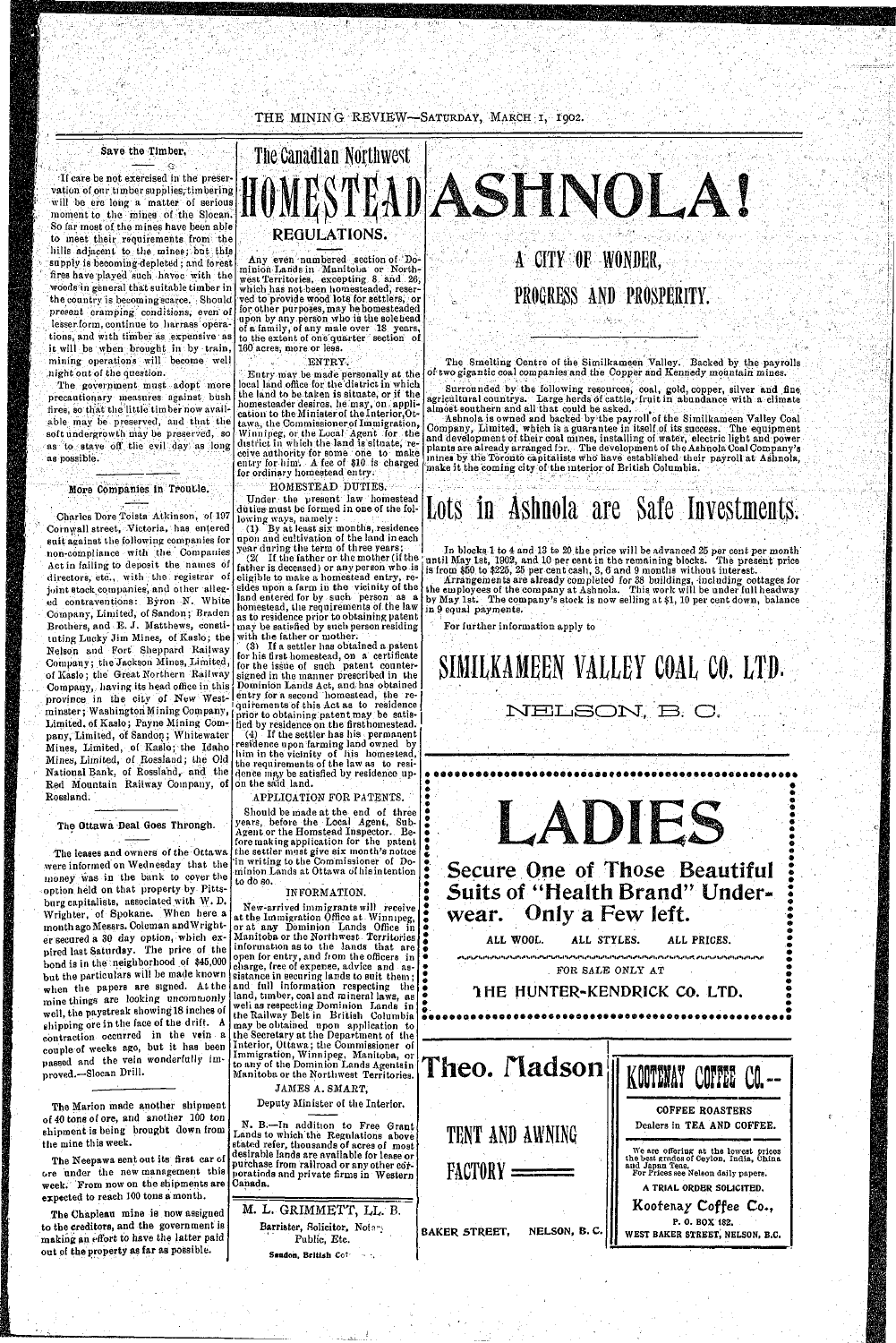THE MINING REVIEW-SATURDAY, MARCH I, 1902.

## Nelson Wins Championship.

Sandon Defeated at Rossland By a Score of 4 to 2 By Nelson.

When the facts are all known, however, the Nelson paper has not so much to crow about. After saying it was *the*  fastest match ever played in Rossland, the Miner, an independent paper says:

The Sandon seven was also identical . with the team that defeated Phoenix on Friday afternoon—Hogan in goal, J. Crawford at point, \V. Crawford at cover, Howarth on the right wing, Hood at centre, Griorson on left wing and E. Crawford rover. The city of Sandon is to be congratulated on turning out as fast and clever an aggregation of hockevists as the seven men who came to Rossland to represent the red and white in the senior hockey matches. The men played fast hockey and played every minute of the game. Their weak point as compared with Nelson was the point and cover men. The Crawfords are a strong combination, but they were not up to the standard of Nelson's defence men, although Hogan in goal is a more experienced player than Greyerbiehl of Nelson. It was in the defence that 8andon lost. . When Sandon attacked the speed developed by the forward line was splendid and elicited hearty applause, but their defence was not as strong as Nelson's, and it is on this one point that the only apparant, difference in strength between the teams can be located, Sandon had the support of tlie majority of the Rosslanders last night, and it was the gencial opinion that on fast ice the table would have been reversed, that is a point that could only be demonstrated, however, in actumy be demonditated, nowever, in which ual practice. Certain it is that the Nelson men as a whole were heavier than<br>the plucky Sandon seven.

The initial face-off was made about 8.20, and after the first minute's play it was evident to the spectators that the game was to be a treat for hockey enthusiasts. The players started in with a vigor and rush that promised great things, and. at no time did they relax their efforts. First blood was secured by Sandon after a neat rush and combination play ending with a hot shot by Howarth which escapad Greyerbiehl. Then Nelson scored twice after keen play, but before the first half ended Sandon added another notch to its tally suick, and the score was tied. The second half opened in the most promising manner. It was evident that the management of the Nelson team and the pl'ayers had canvassed the situation thoroughly, for they went into the game with renewed vigor and a definite plan' of action that had results. Three times did the green and white descend on Sandon's gool and hurl the elusive gypsum past Hogan. After the first goal was secured the Sandon men played with a rush that would have .had the desired result had Nelson been less able in point and cover. Again and again did Jed's and Archibald, and particularly the latter, turn what seemed to be an invincible rush, and it was in the interim of these determined attacks that Sandon's citadel was successfully assaulted. After Nelson secured its fourth goal it was evident that only circumstances out of the ordinary could avert the ultimate result, but the Sandon men contested the game to the last second, cheered by the warm applause of the audience."

(文化) 記者 网络三节

FOR OVER FIFTY YEARS.

Mrs. Winslow's Soothing Syrup has been used bv millions of mothers tor their children when teething. If disturbed at night and broken in<br>your rest by a sick child, suffering and crying<br>witn pain of cutting teeth. Send at once and<br>get a bottle of "Mrs.Winslow's Soothing Syrup" for children teething. It will relieve the poor,<br>little 'sullerer immediately. Eepend upon it,<br>mothers, there is no mistake about it. It cured<br>diarrhoes, regulates the stomach and bowels.<br>cures Wind Colic, softens the gums cures Wind Come, someone and gives to the<br>Infitunmation, and gives tone and energy to the svstem "Mrs. Winslow's Soothing Syrup" for children teething is pleasant to the taste and is the prescription of one of the oldest and best female physicians and nurses in the United States. Price 25c. a bottle. Sold by all druggists throughout the world. Be sure and ask for "Mrs. Winslow's Soothing Syrup."

Cook's Cotton Soot Compound FIG. 3) Is successfully used monthly by over  $\mathbb{S}^n$ ,  $\mathbb{V}_1$ ,000 Ladies. Safe, effectual. Ladies ask  $\mathbb{S}^n$  Cook's Cotton Root Cem-<br>ponnd. Take no other, as all Mixtures, pills and imitations are dangerous. Pric box; No. 2, 10 degrees stronger, 33 per box. No.<br>1 or 2, mailed on receipt of price and two 3-cent<br>stamps. The Cook Company Windsor, Ont.<br>22 Nos. 1 and 2 sold and recommended by all<br>responsible Druggists in Canada.

Alta Lodge, No. 29. A. *V.* AND A. M. '.Regular Communication of the lodge. Meets first Thursday in each month at 8 p. m. Visiting brethren cordially invited. JAMES M. BARTON, Sec'y. **eeeeeeooo98eoooe«es\*ooeeoo**  THE MANAGEMENT OF The Filbert Cafe Will be taken over bv **GEORGE ASPEN** Formerly Chef at the Eeco, who will conduct it on a strictly first class basis. European and

*f*Imerican Plan.

5:20 p.m. leave.....Nelson....arrive 11:00 a.m. 9:10 p.m. arrive....Kaslo leave 7:00a.m.

No. 1 and No. 2 are sold in Sandon by E. P. McQueen aud F. J. Donaldson, Druggists.







LIMITED. • OPERATING • **Kaslo & Slocan Eailway,**  International Navigation & Trading Co. Shortest and quickest route to the east and all points on the O. N. *& R.* and Northern Pacific Hallways in Washington, Oregon and Southern States. ' TIME CARD EFFECTIVE AUGUST ist, ipoi.

KASLO & SLOCAN RAILWAY CO.

8:30 a.m. leave...... Kaslo .... arrive 4:00 p.m. 10:55 a.m. arrive.....Sandon .....Ieavo 1:45 p.m.

INTERNATIONAL NAVIGATION & TRADING CO., LTD.

KASLO-NELSON KOUTE.

Connecting at Five Mile Point with Nelson *&*  Fort Shenpartl Kailway both to and from Koss-land, Spokane, Etc.

Tickets sold to all points in United States and<br>Canada via Great Northern, Northern Pacific,<br>O. P.. & N. Co., &c., &c.<br>Ocean and steamship tickets and rates via all<br>lines will be furnished on a<sub>j</sub> plication.

For further particulars call on or address

Robt. Irving, Manager. Kaslo, B. C. GEO. HUSTON, Agent, Sandon.

## ATLANTIC STEAMSHIP TICALIA

To and from European points via Canadian<br>and American lines. Apply for sailing dates,<br>rates and full information to any C, P.R. agent<br>or H. W. Harbour, Agent, Sandon,<br>W.P. F. Cammings, Gen.S.S. Agent,Winnipeg